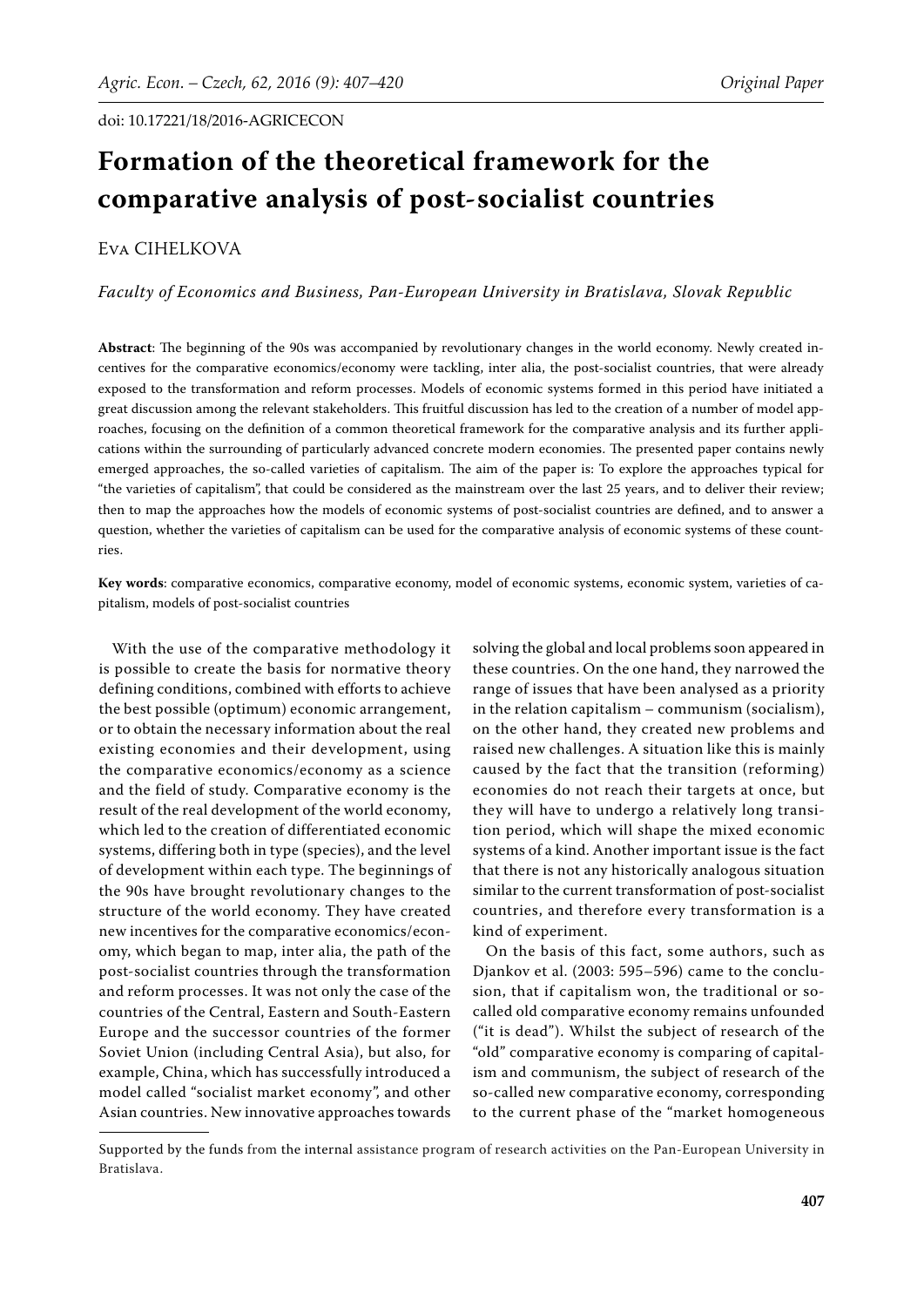global economy," is the comparison between the alternative capitalist economic systems, which places the main emphasis on the role of institutions. The differences in institutions and their implications for the practical performance are subject to the "new" comparative economy.

A great discussion was caused by the newly emerging models of economic systems, typical for the last decade of the 20<sup>th</sup> century. In addition, those were not the models of the post-socialist countries only. The debate has led to a creation of many modelled approaches, which focus on defining a common theoretical framework for the comparative analysis and its application to the analysis of the concrete modern economies, particularly the advanced ones. The socalled varieties of capitalism are being characterized by those approaches. In terms of developing and post-socialist economies, especially in relation with the considered competencies of the International Monetary Fund (e.g. "developing economies and emerging markets" programme), there is much debate about the expansion of "the varieties of capitalism" to these countries. This paper is aimed at: Exploring the approaches of "the varieties of capitalism" that formed over the last 25 years, and delivering thematic review of this process; then mapping out the approaches to defining the models of economic systems of the post-socialist countries, and to answer a question, whether the varieties of capitalism could be used for the comparative analysis of economic systems of these countries.

# **VARIETIES OF CAPITALISM - THE MAIN THEORETICAL APPROACH TO DIVERSIFICATION OF MODELS OF ECONOMIC SYSTEMS**

The new comparative economy, as developed from the very beginning, could be considered as the theory/ school/approach of varieties of capitalism. This theory was based on the reality of the actual extinction of the socialist economic systems and the utter dominance of the capitalist systems. The representatives of this theory were convinced that the subject of the future research should become capitalism in its various forms. Political economy of the Western societies, in its advanced forms, further examined the typology of capitalism (comparative capitalism). Andrew Schonfield (1965) is considered to be the founder of this direction in 1965. Comparative capitalism was further popularized Albert (1991) and developed further into greater varieties of capitalism by many authors. An overview of the authors of varieties of capitalism, including their proposed and elaborated types of the models of economic systems of the advanced countries, is available in Table 1.<sup>1</sup>

The diversity of the models of economic systems in the Table 1 is conducted from the perspective of the role of firms (Hall and Soskice; Heyes, Lewis and Clark), according to the degree of government regulation (e.g. Nicoletti, Scarpetta and Boylaud), in terms of the social systems of innovation and production (Amable), from the viewpoint clusters of economies with similar institutions (Pryor), according to a special relations between labour and capital, and between politics and economics (Becker). The table contains also an approach of Boyer, who, within the control theory based on the long-term transformation of capitalism, makes an attempt to seek alternatives to the Fordism (unlike the varieties of capitalism that emphasize management at private companies or the control theory based on the macroeconomic systemic coherence). However, both approaches are questioning the role of markets as the only coordination mechanism and the existence of a single correct path of capitalism. On the contrary, they emphasize that globalization strengthens the competitive advantage associated with the given institutional arrangements (Ščepánová 2014: 49–50). In the survey, there were also gathered approaches of the authors who, in their typology of the varieties of capitalism, involved other than advanced economies (developing countries or countries post-socialist). It is namely an approach of Aoki; Hancké, Rhodes and Thatcher; Nölke and Vliegenthart; Becker; Heyes, Lewis and Clark.

Some approaches are dichotomous, another trichotomic, and the latest trend observed in some authors distinguishes more than three models (usually four to five). The dichotomous approach has its pros and cons.

<sup>&</sup>lt;sup>1</sup>The table also includes systems that have been named based on clusters of economic systems with similar institutions (Pryor). In that Pryor (2005) approach can't be mixed with e.g. Gregory and Stuart (2014) approach. While in the first case the models of economic systems are not predetermined and formed up as a result of the cluster analysis, in the second case are the models based on case studies of real-world economies based on defined institutional criteria, predetermined and on cluster analysis is demonstrated a similarity of institutions in the cluster of economies.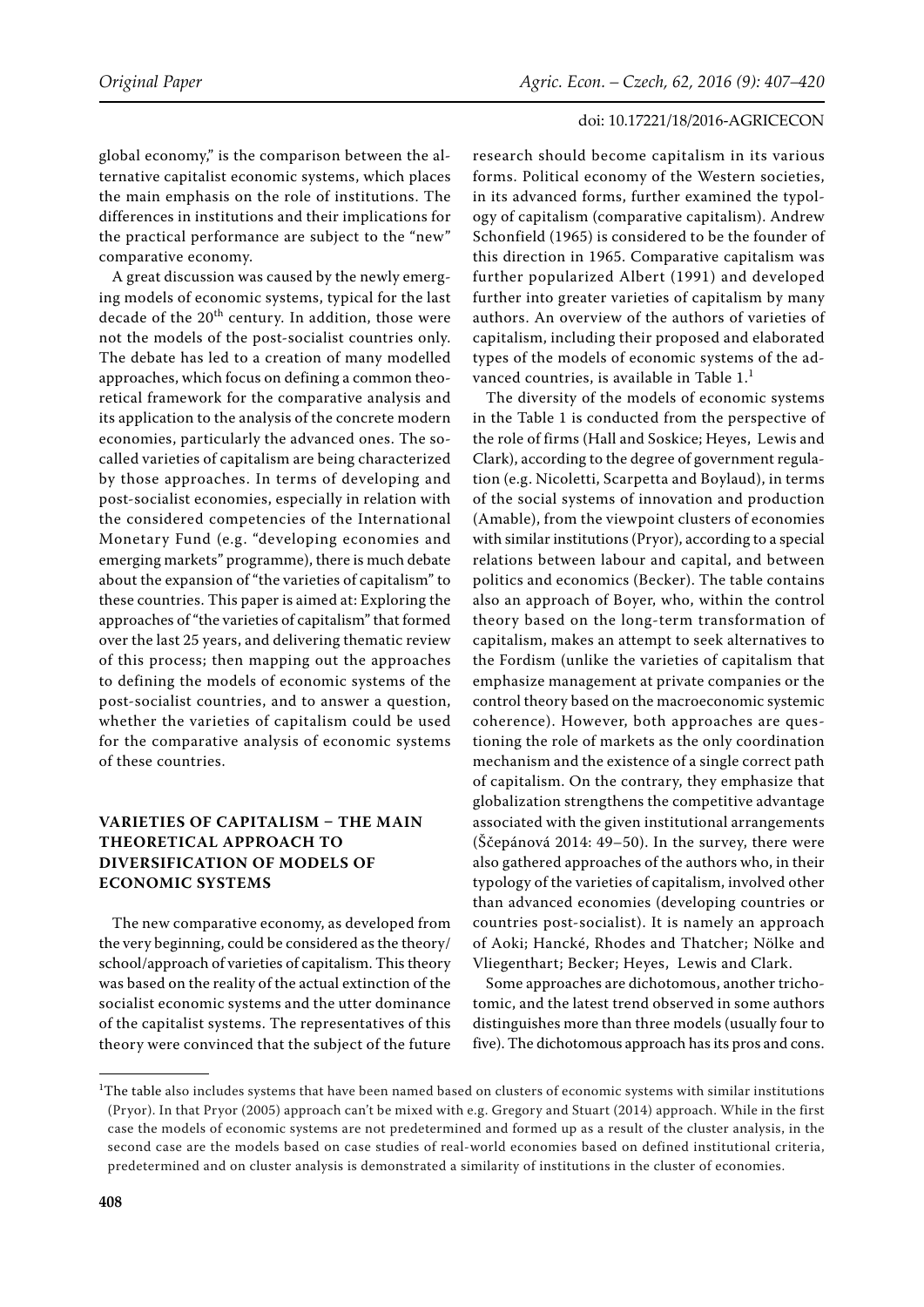| Author                                             | Models of economic systems             |                                                                        |                                                      |                                                 |                                               |                                    |  |  |
|----------------------------------------------------|----------------------------------------|------------------------------------------------------------------------|------------------------------------------------------|-------------------------------------------------|-----------------------------------------------|------------------------------------|--|--|
| Albert (1991)                                      | Neo-American<br>model of<br>capitalism | Rhine model of<br>capitalism                                           |                                                      |                                                 |                                               |                                    |  |  |
| Rhodes,<br>Apeldoorn (1997) Anglo-Saxon            | Market-<br>oriented/<br>capitalism     | Network-<br>oriented/<br>Germanic modelLatin model of<br>of capitalism | Network-<br>oriented/<br>capitalism                  |                                                 |                                               |                                    |  |  |
| Boyer (1997)                                       | Market-led<br>capitalism               | Meso-<br>corporatist<br>capitalism                                     | State-led/<br>statistcapitalism                      | Social<br>democratic<br>capitalism              |                                               |                                    |  |  |
| Ebbinghaus<br>(1999)                               | Anglo-Saxon<br>capitalism              | Europe's Centre Southern<br>capitalism                                 | capitalism                                           | Nordic<br>capitalism                            |                                               |                                    |  |  |
| Nicoletti,<br>Scarpetta,<br>Boylaud (2000)         | Common-law<br>countries                | Continental<br>European<br>countries                                   | Mediterranean<br>countries                           |                                                 |                                               |                                    |  |  |
| Aoki (2000)                                        |                                        | Alliance<br>capitalism                                                 | Familial<br>capitalism                               |                                                 | Dirigiste<br>capitalism                       |                                    |  |  |
| Hall, Soskice<br>$(2001)^*$                        | Liberal market<br>economies            | Coordinated<br>market<br>economies                                     |                                                      |                                                 |                                               |                                    |  |  |
| Schmidt (2002)                                     | Market<br>capitalism                   | Managed<br>capitalism                                                  |                                                      | State-enhanced<br>capitalism                    |                                               |                                    |  |  |
| Amable (2003)*                                     | Market-based<br>model of<br>capitalism | Continental<br>European model model of<br>of capitalism                | Mediterranean<br>capitalism                          | Social-<br>democratic<br>model of<br>capitalism | Asian model of<br>capitalism                  |                                    |  |  |
| Pryor (2005)                                       | Liberal market<br>economic<br>system   | West European<br>economic<br>system                                    | South European<br>economic system                    | Nordic<br>economic<br>system                    |                                               |                                    |  |  |
| Hanské, Rhodes, Liberal market<br>Thatcher (2007)* | economies**                            | Coordinated<br>market<br>economies**                                   | Compensating<br>state**                              |                                                 | Étatisme                                      |                                    |  |  |
| Nölke,<br>Vliegenthart<br>(2009)                   | Liberal market<br>economies            | Coordinated<br>market<br>economies                                     |                                                      |                                                 |                                               | Dependent<br>market<br>economies** |  |  |
| Becker (2011)                                      | Liberal type of<br>capitalism          | of capitalism                                                          | Corporatist type Patrimonial type<br>of capitalism** |                                                 | Meso-communi-<br>tarian type of<br>capitalism |                                    |  |  |
|                                                    |                                        |                                                                        |                                                      |                                                 | Statist type of<br>capitalism                 |                                    |  |  |
| Heyes, Lewis,<br>Clark (2012)                      | Liberal market<br>economies            | Coordinated<br>market<br>economies                                     | Mediterranean<br>market<br>economies                 |                                                 |                                               | Central<br>Europe<br>economies**   |  |  |
| Own approach<br>$(2015)$ ***                       | Neo-liberal<br>market<br>capitalism    | Neo-corporatist State-led<br>capitalism                                | capitalism                                           | Social-<br>democratic<br>capitalism             | Collective<br>(communalist)<br>capitalism     |                                    |  |  |
|                                                    | Anglo-Saxon<br>capitalism              | European<br>continental<br>capitalism                                  | South European<br>capitalism                         | North<br>European<br>capitalism                 | Asian capitalism                              | X                                  |  |  |

Table 1. Overview of the varieties of capitalism authors and their proposed (developed) models of economic systems

**\***Bold highlight authors significantly developed the theory of varieties of capitalism; **\*\***Bold highlight models of capitalism incorporate other than advanced economies; **\*\*\***Cihelková (2016)

Source: Own construction based on: Cooper (1994); Rhodes and van Apeldoorn (1997: 408–411); Boyer (2005: 22); Ebbinghaus (1999: 15–21); Nicoletti et al. (2000: 52–53); Amable (2003: 15, 78–85); Hall and Soskice (2001: 8–9); Pryor (2005: 10), Hancké et al. (2007: s. 24–28); Becker (2011: 15–17); Heyes et al. (2012: 13)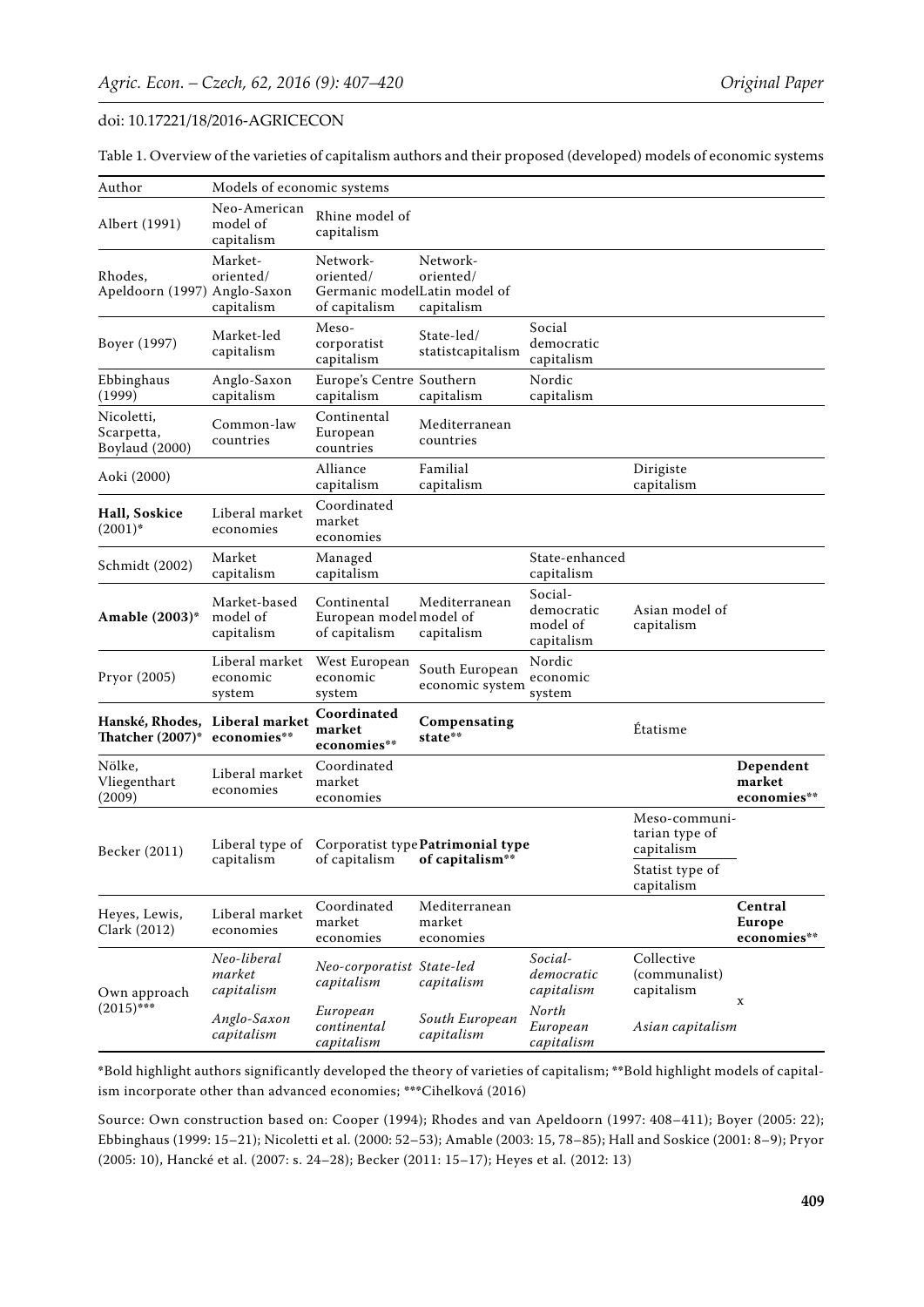One advantage is that it provides a clear theoretical basis for the empirical analysis. The negative aspect is that it is based on the contrast between the two extremes. If the comparison was based on a single, country-specific criterion, it would eliminate the risk of ignoring the fundamental differences between countries. The categories of models are too broad, providing the reader with very little information about the category a country belongs to. The advantage of the trichotomic classification is that it gives a special status to the group of countries that were previously classified as "those who stand in the middle" and were sentenced automatically to a poorer macroeconomic performance. The approaches distinguishing more models of economic systems are already sensitive mostly to more classification criteria and eliminate the risk of leaving out a crucial difference between the economic systems. The disadvantage may be that more economies have the ability to be located on the border between the models, respectively belong to a given model with only a certain percentage of probability, therefore, it establishes the complex starting point for an empirical analysis.

Key works in that survey are represented by the approaches of Peter Hall and David Soskice; Bruno Amable; Bob Hancké, Martin Rhodes and Marc Thatcher, which significantly developed the theory of the varieties of capitalism.

Hall and Soskice came up with the idea that the fundamental institutions of capitalism differ from country to country and that the differences between countries are not random, but they are associated with strict institutional complementarities. This idea then led, according to Nölke and Vliegenthart (2009: 670), to a sophisticated, holistic and easily understandable picture of the institutional complexity of advanced capitalism. In their book, Hall and Soskice (2001) focused on the organization of the private sector and the firm is put into the centre of the comparative economics of capitalism. With an attempt not to ignore the unions, they highlighted the role played by the employers' associations and other types of relationships between enterprises. In other words, the success of the firm is seen in the ability to effectively coordinate itself with a wide range of actors. National economies can then be compared using the way in which the firms solve the coordination of problems they used to face. From this perspective, there are two different types of economies, which are called the liberal market economies (LMEs) and the coordinated market economies (CMEs). This

dichotomy is the basis for the assessment of one of the fundamental dimensions of various national production systems, and their coordination. In this case, it is an internal coordination where a firm is defined as an agent, the aim of which is to create a dynamic capacity and institutional framework in which it operates, this may be further labelled in the jargon as the inter or intra-organizational relationships. The firm develops and maintains its relationships to resolve the coordination problems of its key competencies in the following areas: Industrial relations, regulation of internal relations, vocational education and training, financial relations, etc.

Amable (and his colleagues) builds on the work of Albert; Rhodes and Apeldoorn; Boyer; Ebbinghaus; Aoki; but particularly Hall and Soskice, with an overview of the dichotomous, trichotomic and more part models (Amable 2003: 77–78, 82–85). Already in 1977, Barré and Boyer published a theoretical analysis (Amable et al. 1997) in which they distinguished between and further described four social systems of innovation and production (SSIPs): Market-oriented, meso-corporatist, European integration/public and social democratic. This analysis led to answering the question, why institutions are the foundation of the economies differentiation, and why it can be expected to have implications for the scientific, technical and industrial specialization of countries. The follow-up works of Amable et al. (2000) and Amable and Petit (2002) led to a redefinition of the typology SSIPs, which was extended to six models – on the Alpine variety (Austria, Switzerland) and Mediterranean variety of the European SSIP. Only in this work, B. Amable built his final work – The Diversity of Modern Capitalism – from the year 2003 (according Amable 2003: 78-85). In this book, besides the description of the five main institutional areas, he also deals with the comparative analysis criteria of the models of various economic systems (competition in goods and services markets; labour law issues and labour market institutions; the financial services sector and corporate governance; social protection; education), but these models are also defined in detail. Those models are: Market-based model, social-democratic model, continental European model, Mediterranean model and Asian model (Amable 2003: 15).

Although the role of Amable could be seen as a turning point in the development of the varieties of capitalism, the theory is developed also in the subsequent period. In particular, the work of Hancké, Rhodes and Thatcher (2007), who tried to do the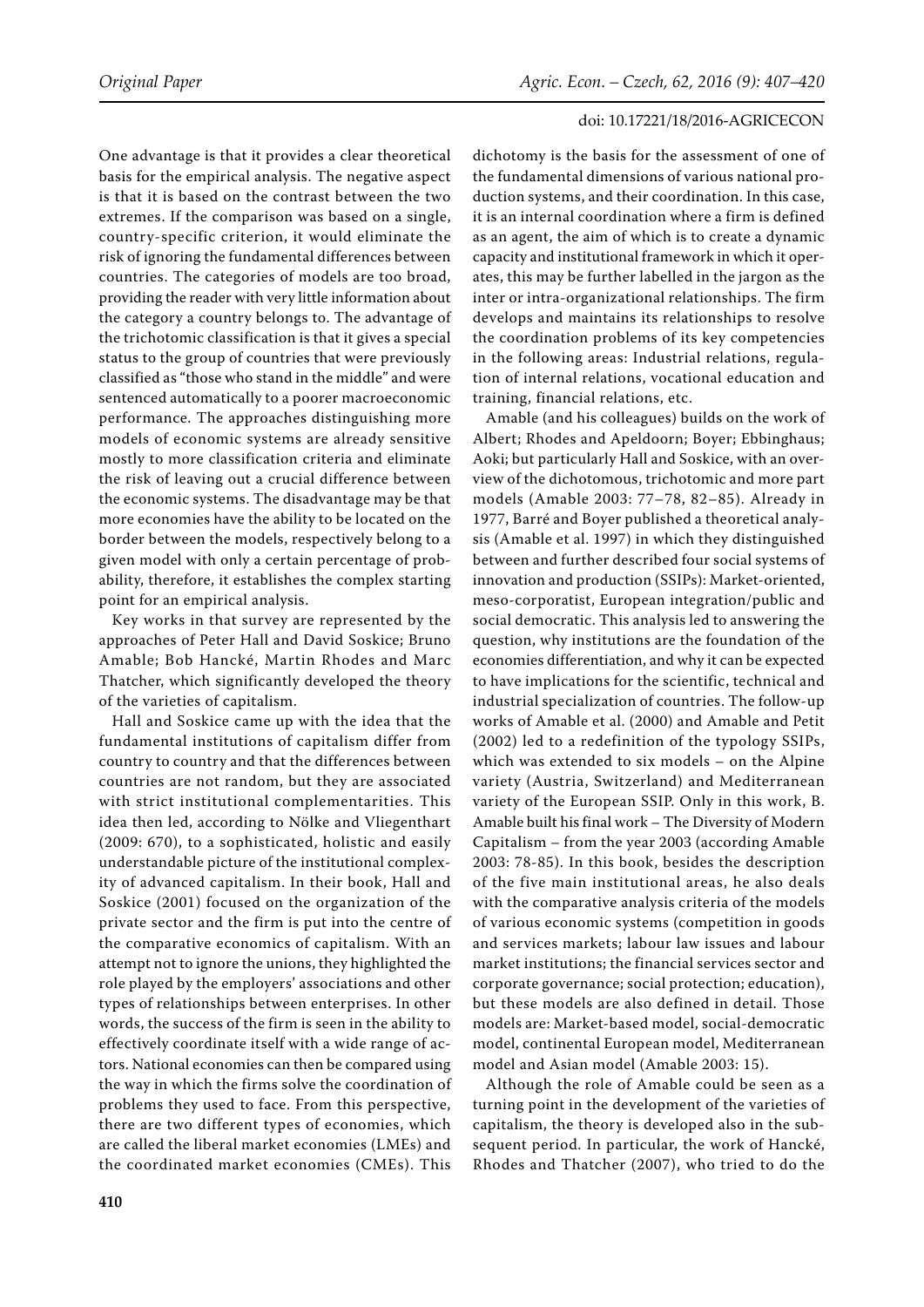revision of Hall and Soskice approach and expanded their original work framing the theory of the varieties of capitalism. They created four models, designed for the analyses and coordination of the state – business sector relations. Besides the LMEs and CMEs, they are defining the "étatisme" and compensating state. The authors report that in the advanced stage of capitalism, the relations between the state and the economy (supply-side) may take two basic forms: Either the state becomes narrow and directly impacting the economy (e.g. as the owner, the main provider of loans etc.), or the state becomes primarily a regulator affecting the economy indirectly. Interest organizations (lobbyists) may also represent both sides – one highly structured and the other fragmented. In most countries, the business sector and labour organizations tend to respect each other. In the first (highly structured) category, the balance between the individual companies and industry associations, respectively industrial groups, enables to negotiate with the organized employees. In the second (fragmented) category, the definition of collective interests is positioned at a higher level – either on the inter-firm level, or between their agents, following the logic how the trade unions are fragmented. The inclusion of these two criteria in the typology of the varieties of capitalism leads to the four types of coordination, i.e. the economic systems models (Hancké et al. 2007: 24–28).

# **APPROACH TO DEFINE THE MODELS OF ECONOMIC SYSTEMS IN POST-SOCIALIST COUNTRIES**

WITH THE ONSET OF the new global situation in the world at the turn of the 80s and 90s, there was a great debate about economic systems and the models of economic systems in the former centrally planned economies, which began to form and influence their transformation and reform processes.

A polemic in the Eastern, Central and Southern Europe was firstly aimed at the already established neo-corporatist approach, i.e. the economic systems model, which is based on the corporations in the form of interest groups. They have a monopoly on the representation of interests in the given field. Their supreme authorities are granted a privileged access to the government and the trade unions work within the social partnership in the form of the socalled tripartism (see Netolický 2005). Inquiring why the neo-corporativism was initially attractive

of the possible answers were given by Iankova (2010: 1–2). Reference is made to the basic features of state socialism, which was accompanied by the local development until the end of the 80s of the twentieth century, namely "the society of working class" and "social order built on the work dictatorship," and the consequences that have led the ideological basis. Based on these presumptions, she concludes that the nature of new relations after the fall of the regime could not be other than derived from the past experience. This presumption ideally matches with the idea of neo-corporativism, which is based on the relationship between the state and the corporations with the emphasis on the influential position of trade unions. The application of the neo-corporatist theory in the analysis of the era of the post-socialism was also conditioned by the fact that the majority of formerly communist countries decided to realize part of their transformations with an assistance from the relevant institution of global capitalism – the tripartite forum for social dialogue, i.e. social partnership between the state, employers and trade unions, developed at the national and subnational levels.

Although the neo-corporatist approach towards analysing of the emerging capitalism in the Central and Eastern Europe (CEE) has brought problems, reflecting the nature of the concept itself, Iankova (2010: 2) draws attention to the fact that the outcome of discussions was the first trichotomic typology of economic systems of the countries in transition, which was established in the early 90s, namely the distribution model: The neoliberal pluralist, corporatist and a new state-controlled (neo-statist). These models were supposed to cover the whole typology of transition economies, what of course was not possible. Iankova in this context also highlighted the fact that the CEEs have never had, since the World War II, in contrast with the Northern and Western Europe, any period of a "relatively undisturbed" building of national institutions. The US and the Bretton Woods institutions influence in Germany in the post-war period is not comparable with the impact of the globalization and Europeanization on transforming the European economy after 1990. The convergence effects of the European Union (EU) in the accession process of the CEE countries were particularly strong and not comparable with the accession of the Southern European countries in the 80s.

With the consolidation of the business through the "painful" transformations in the countries of the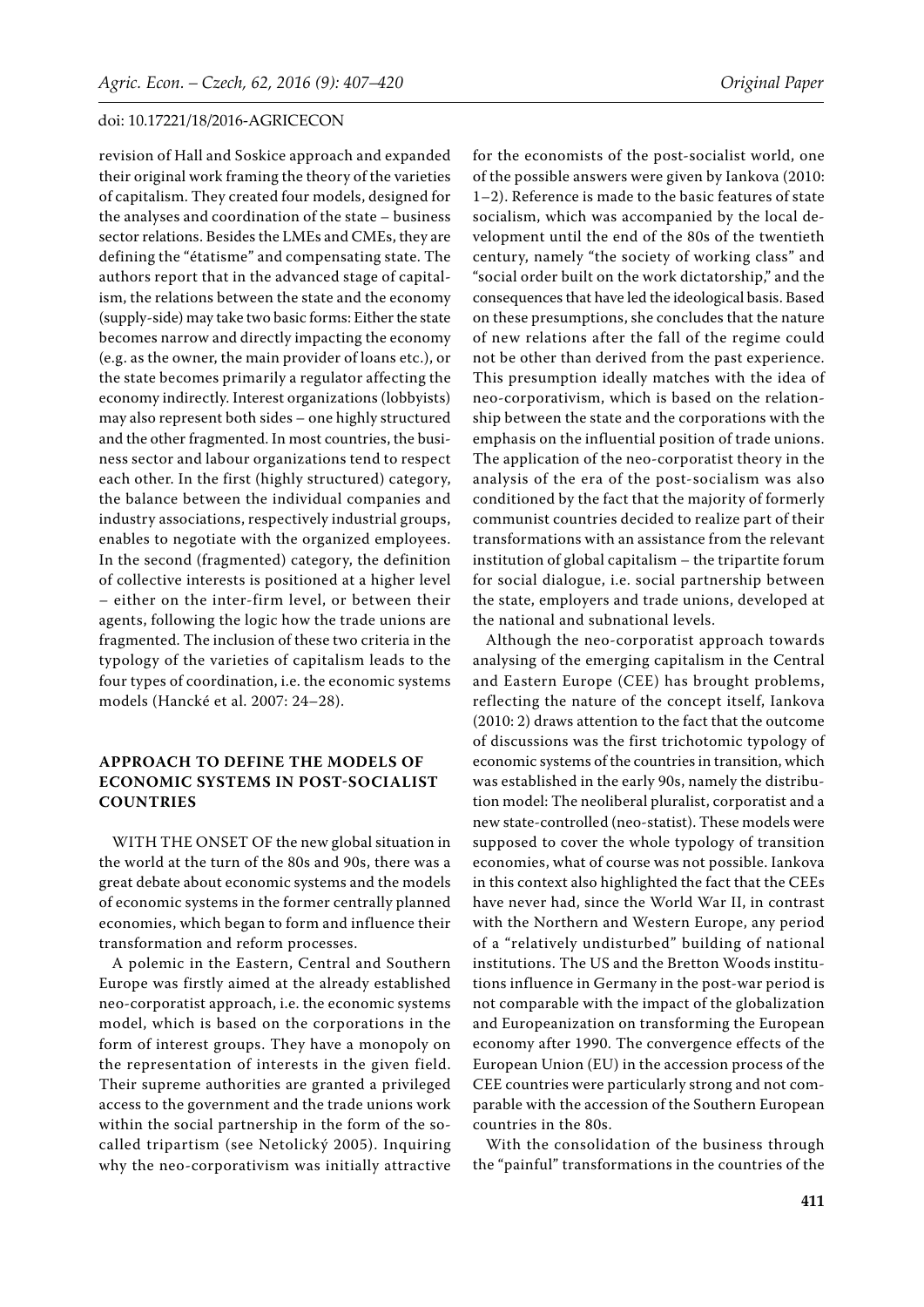Central and Eastern Europe and the essential weakening of the role of trade unions, the neo-corporatist paradigm as a theoretical approach to defining the models of economic systems in the post-socialist countries ceased to be appealing. The researchers are turning their attention to the approaches that appeared to be better for analysing and explaining the changes in the region (Iankova 2010: 3). One of these approaches was the theory of the varieties of capitalism, which in the late 90s tried to explain the impact of globalization, the challenges of the European economic and monetary union, the Eastern enlargement of the EU and a number of other economic and other pressures on the models and economic systems, not only in developed countries. As seen from the above, some authors shown in the table 1 have already attempted with some degree of caution to include in their typologies of (mostly advanced) economies also the post-socialist countries. E.g. Hancké, Rhodes and Thatcher ranked among the liberal market economies the Baltic States, and among the coordinated market economies Slovenia. Nölke and Vliegenthart, as well as Heyes, Lewis and Clark, included among the dependent market economies the Central European economies, namely the Czech Republic, Slovakia, Hungary and Poland.

In addition to these authors, whilst there appear many others who initially analysed capitalism in the post-socialist countries and who are often called the representatives of the approach of "varieties of capitalism expansion into the Central and Eastern Europe". In principle, it is nothing else than the search for new variants of the post-socialist capitalism. Among the authors of this type, we can include e.g. King and Szelényi; Cernat; Knell and Srholec; Lane and King (Table 2).

We have to include King and Szelényi (2005) among the proponents of the extension of varieties of capitalism in the post-socialist countries. Lawrence and Szelényi, in their categorization of the post-communist capitalism, involve not only the countries of the Central and Eastern Europe, but also the Asian post-socialist countries. For this reason, they came to a somewhat unconventional division of the types of capitalism: Capitalism from without (Central Europe countries), capitalism from above (Russia, Romania, Serbia) and capitalism from below (China and Vietnam). This typology is, according to Bluhm (2014: 2), a combination of the emerging new type of ownership with the traditional thinking that indicates the penetration of modern capitalism and the rational bureaucracy and functional separation

| Author                    | Models of economic systems                                                       |                                                                                                              |                        |                                                        |                                    |  |  |  |  |
|---------------------------|----------------------------------------------------------------------------------|--------------------------------------------------------------------------------------------------------------|------------------------|--------------------------------------------------------|------------------------------------|--|--|--|--|
| King, Szelényi<br>(2005)  | Capitalism from<br>without                                                       |                                                                                                              |                        | Capitalism from<br>above                               | Capitalism from<br>below           |  |  |  |  |
| Cernat (2006)             | Anglo-Saxon post- Continental post-<br>socialist capitalism socialist capitalism |                                                                                                              | Developmental<br>state |                                                        |                                    |  |  |  |  |
| Knell, Srholec<br>(2007)  | (Liberal) market<br>coordinated<br>economies                                     | Strategically<br>coordinated<br>economies                                                                    |                        |                                                        |                                    |  |  |  |  |
| Lane, Myant (2007)        |                                                                                  | Continental<br>European (more<br>state-oriented)<br>capitalism                                               |                        | Hybrid state/<br>market<br>uncoordinated<br>capitalism | Centrally driven<br>economies      |  |  |  |  |
| King (2007)               | Liberal dependent<br>capitalism                                                  |                                                                                                              |                        | Patrimonial<br>capitalism                              |                                    |  |  |  |  |
| Own approach<br>$(2015)*$ | Dependent market<br>post-socialist<br>capitalism                                 | Embedded neo-<br>liberal post-<br>socialist capitalism<br>neo-liberal<br><i>post-socialist</i><br>capitalism | $\mathbf{x}$           | Neo-patrimonial<br>capitalism                          | State capitalism                   |  |  |  |  |
|                           | Baltic post-socialistCentral Europe<br>capitalism                                | $\check{\mathit{post-socialist}}$<br>capitalism                                                              | $\mathbf{x}$           | Eastern Europe<br><i>post-socialist</i><br>capitalism  | Asian post-socialist<br>capitalism |  |  |  |  |

**\***Cihelková (2016)

Source: Own design based on Bluhm (2014: 2–3, 6–8), Horibayashi (2007: 48), Iankova (2010: 3).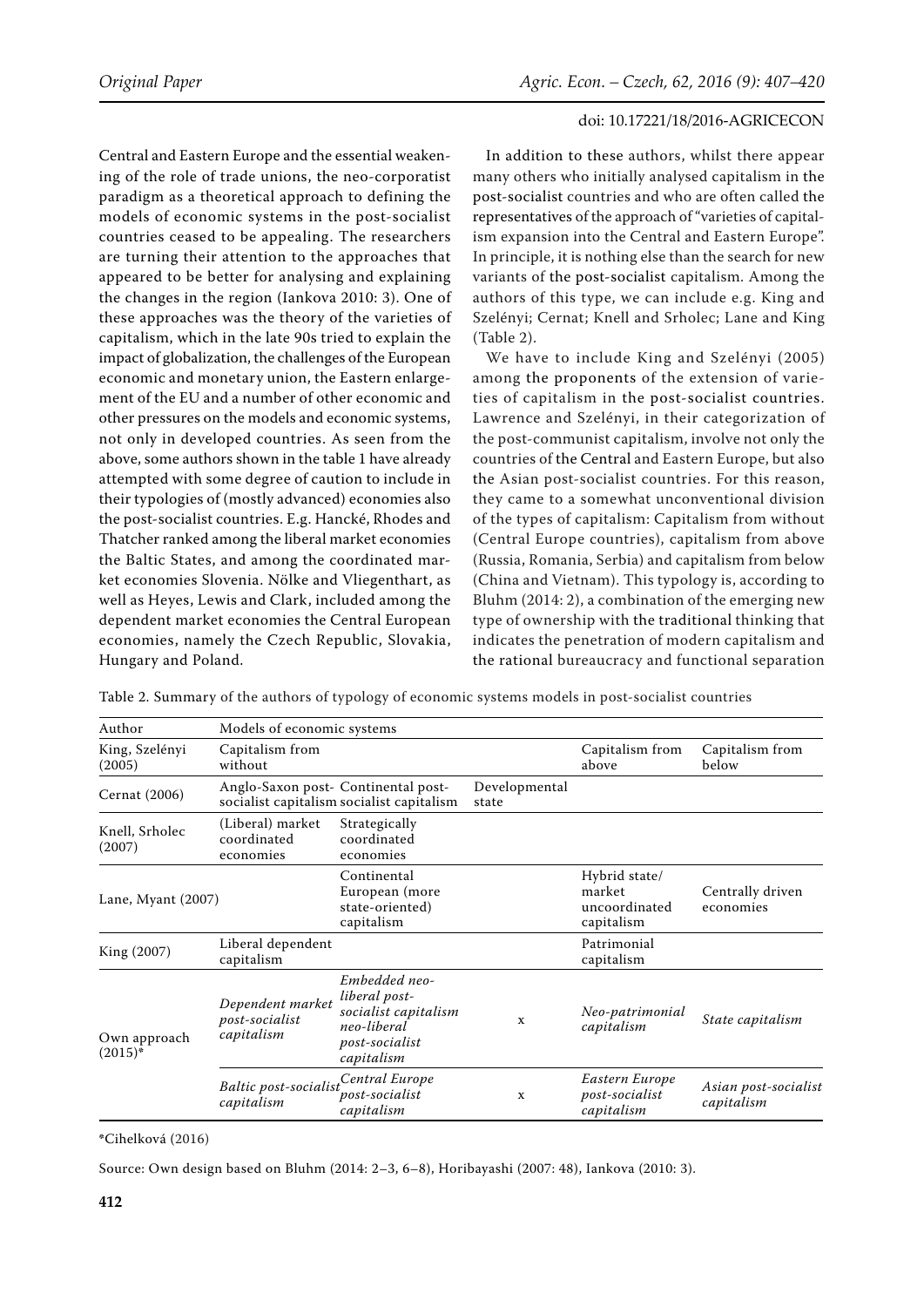of the economic from the political system as a basis for innovative modernity. The Central European capitalism from without is characterized as a liberal capitalism (capitalism with a liberal democratic regime and a relatively highly developed and rational state capacity) with high FDI inflows, which help to the rapid liberalization and open markets in Western countries. Mainly the Russian capitalism from above is mainly considered to be a neo-patrimonial, network and oligopolistic form of capitalism, which emphasizes the continuity of the elites, but without the continuity of power institutions and administrative capacities, hich, on the contrary, has the development in China. China and Vietnam in this sense represent the capitalism from below.

Cernat (2006) divided the transition economies into three types: The Anglo-Saxon post-socialist capitalism, the Continental post-socialist capitalism and the developmental state. The main criteria of differentiation are: The dominant type of wage bargaining, the state interventionism, the role of the banking sector and financial institutions, the degree of internal institutional inherence. The Anglo-Saxon capitalism involves only Estonia, the Continental capitalism includes Poland, Slovakia, Bulgaria, Lithuania and Latvia, the developmental state is represented by Hungary, the Czech Republic and Slovenia. The author is aware that there are institutional disparities in most countries. Romania was also among the examined countries of the Continental Europe. A case study describing this country indicated that there is a form of capitalism, which shares the features of two model – the clientelist capitalism of 90s in addition to the Continental type.

Knell and Srholec (2007) share the dichotomous approach – the division to strategically coordinated economies and (liberal) coordinated economies. The distribution patterns of the CEE countries into two groups used the evaluation, not the classification criteria – the coordinating index covering social cohesion (GINI, the highest marginal personal rate of income, government expenditure on final consumption), the regulation of the labour market (the criteria of the World Bank), the regulation of business (the World Bank criteria for the start-up companies, insolvency, property registration, the stock market in relation to the banking sector in the financial system). We use to include Belarus, Ukraine, Slovenia, Croatia, Romania, the Czech Republic and Uzbekistan among the strategically coordinated countries, whilst Bulgaria, Georgia, Moldova, Poland, Slovakia, Hungary, Estonia and

Russia are being labelled as (liberal) market coordinated countries (Bluhm 2014: 3).

Lane and Myant (2007) divides the post-communist countries into three groups. The first group has already developed the conditions of modern capitalism. It includes the current EU members (Slovenia, the Czech Republic, Poland, Hungary, the Slovak Republic, Estonia, Latvia, Lithuania, Romania, Bulgaria and Croatia). Slovenia, the Visegrad Group and Estonia are the closest to the Continental European – more state-oriented – capitalism. The second group of countries is characterized as a hybrid state/market uncoordinated capitalism, which exists in Russia, Ukraine, Kazakhstan, Georgia and Moldova. These countries are still going through the continual privatization process and the market economy creation, striving for the political, social and psychological conditions necessary for the support of the modern capitalism. Additionally, the state-oriented capitalism should ensure the accumulation of resources. In countries with natural resources, the state should promote the modernization of the economy through the economic rent resulting from the export-oriented sectors. The third group, including Belarus, Uzbekistan and Turkmenistan, has not yet made any significant progress towards capitalism, because the country has been at a relatively very low level of private property. These countries are very reminiscent of the centrally driven economy. However, the future will probably lead to an economic model of state capitalism (Horibayashi 2007: 48). To distinguish these three groups, Lane used the evaluation indicators – the private sector share in the GDP, the privatization index, the stock market capitalization and lending, the integration into the global economy, income inequality (Bluhm 2014: 3).

We have to include King (2007) among the supporters of a possible widening of the varieties of capitalism in the CEE region, which is obvious from the co-authors works from the year 2005. The mentioned theory argues knowing that "it is necessary to deal sensitively with the fundamental structural differences between capitalism in the EU and other developed countries, and capitalism in the CEE." Further, it claims that "two broadly different types of coordination have emerged – liberal dependent and patrimonial: or one more market-oriented and LME-like, the other a form of a MME (Mediterranean market economy), but one is which is powerful though the atomized business class dominates and the state is weak. If the old nomenclature is defeated, and patchwork forms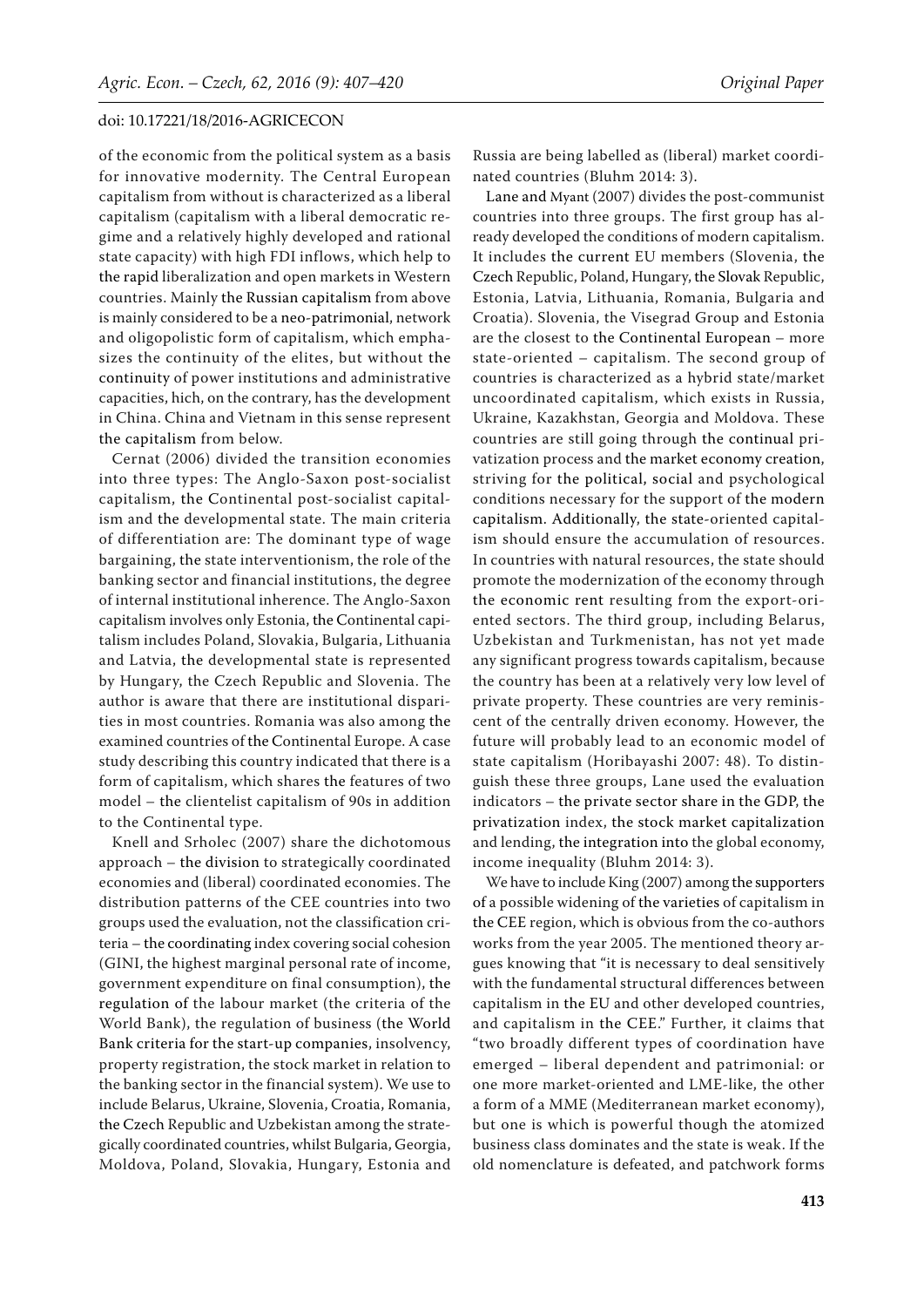of economic control can be established through an alliance between an organized, technocrat-led sate and a mixture of foreign and domestic firms, then 'liberal dependent' systems, with open economic relations and high levels of the FDI (foreign direct investment) result, as in the Czech Republic, Hungary and Poland. The trade unions are weak, but the state provides a range of public goods (pensions and other social transfers) for the economy and has a modest steering capacity. In contrast, if the nomenclature retains power, as in Russia, Ukraine, or Romania, it uses its offices to acquire private property, giving rise to 'patrimonial' systems in which the economic control (coordination would be a much too strong term) is exercised by the nomenclature and domestic producers through patron-client ownership networks. Foreign direct ownership is weak, and the state is also weak and unable to provide the adequate public goods" (Iankova 2010: 3).

The approach of Bohle and Greskovits does not belong to the group supporting the possible extension of the varieties of capitalism to the post-socialist countries. Bohle and Greskovits developed a typology called the post-socialist regimes,<sup>2</sup> followed by John Drahokoupil and Martin Myant, who analysed the variants of growth modes of the CEE countries.

Bohle and Greskovits (2007, 2012) are the authors of a typology of the post-socialist regimes, based on the idea of the "so-called 'double movement' in the transition from the planned to market economy. The transformation is differentiated according to the reform paths, which means the extent to which the reformers followed the idea of self-regulating markets (movement) a transformational path, meaning the extent to which reformers followed the idea of selfregulating markets (movement) and the extent of the state policy intervention via industry, labour or social policy (countermovement). Sufficient state capacities to implement and conduct reforms are a decisive precondition" (Bluhm 2014: 6). On this basis, Bohle and Greskovits characterized three types of the postsocialist regimes: Neo-liberal, embedded neo-liberal and neo-corporatist. The neoliberal regime, typical for the Baltic States, has a strict neo-liberal policy of free markets and their consequences: Flexible labour laws, very limited social benefits and the perception of

industrial policy as an illegitimate state intervention. Baltic States can afford this type of market radicalism because it formed the basis of their national political identity, denying the past Soviet heritage of the countries and their Russian minorities. Nation-building is another important source of the political legitimacy, unlike the social compensation and integration. The embedded regime in the Central Europe is built up from the beginning of the transformation also for a rapid liberalization, a declining role of the state and privatization. This mode, however, since the beginning, is trying to balance social costs of this approach by promoting the active labour market policy. It adopts social measures and measures for the political and social integration. In the early stages of transformation, a passive labour market policy played an important role, since it dampens the shocks and contributes to the relatively low rate of employment according to the EU standards. This was the case especially in Hungary, where the employment rate remained among the lowest in the European Union. The neo-corporatist regime is a special type, which is represented by Slovenia. The country has adopted the least radical marketization strategy,<sup>3</sup> coupled with a generous and specifically targeted compensation of the transformation costs in the region (Bluhm 2014: 6–8).

Another special approach to economic systems is the attitude of Drahokoupil and Myant (2010, 2011), who analysed variations among the growth modes in response to the financial crisis in the second half of the first decade of this century. It turned out that the individual CEE countries were hit by the crisis in very different ways. E.g. the Baltic states were affected far more than the Czech Republic and Poland. Poland. The Czech Republic and Slovakia came out of the crisis relatively faster than Hungary, which had to ask for a new rescue package from the International Monetary Fund. The crisis, therefore, suggested that similar varieties of capitalism in the CEE, as examined above, do not lead to similar scenarios in the times of crisis. This situation has sparked a debate about the growth modes that Drahokoupil and Myant divided into five groups:

– Integration through the export of processed products with a relatively high value-added in sectors with a high proportion of multinational companies.

 $^2$ The criterion of this typology are not economic systems as a set of institutions, but the policies as a result of their action.  $^3$ Bohle and Greskovits examined and Romania and Bulgaria, which ranked as non-regime type of countries, as characterized by weak institutional capacity, and therefore were unable to carry out some reforms during the 90s. This situation slowly began to change under the influence of the EU.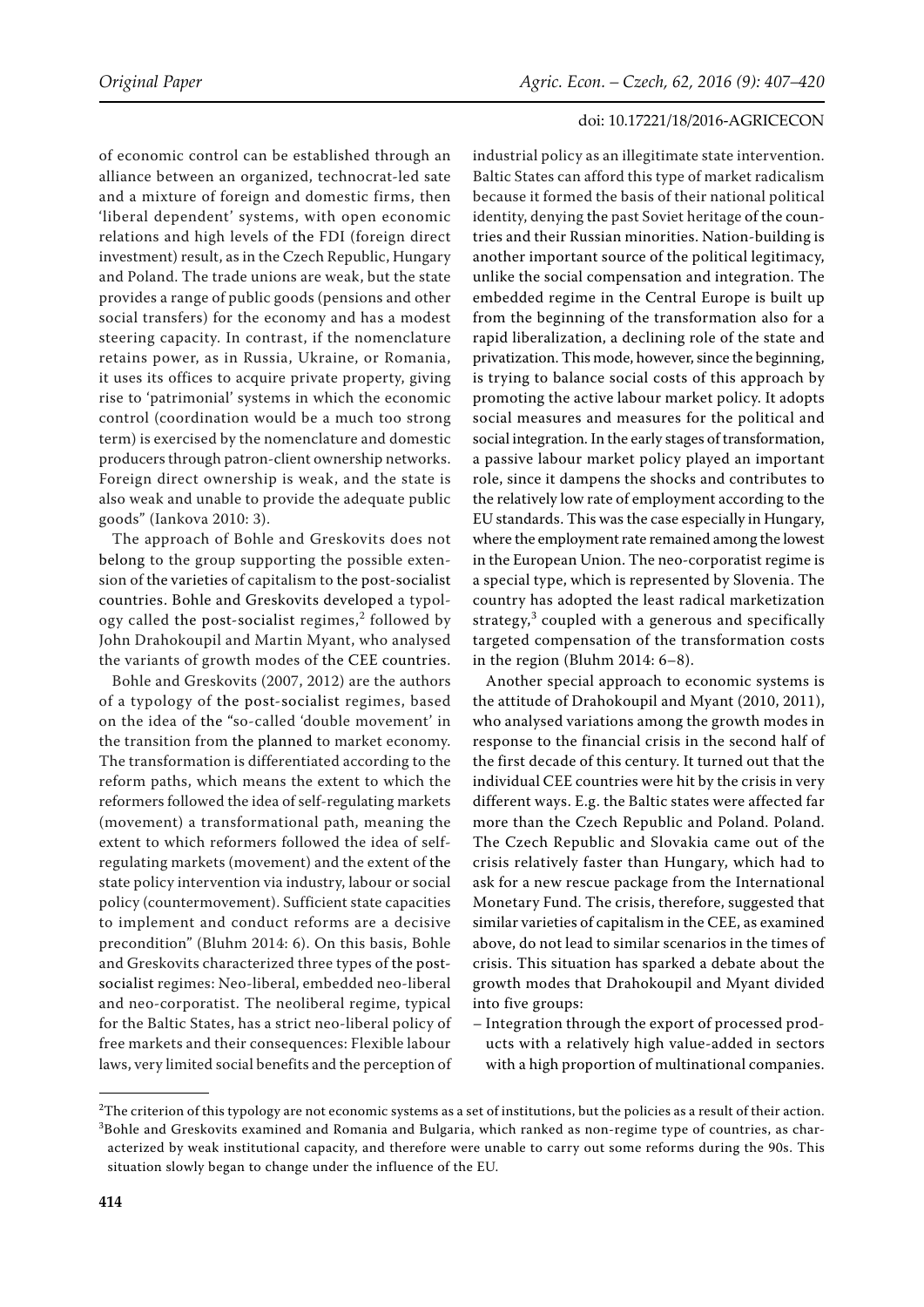- Integration through the exports in the complex sector without relying on foreign direct investment.
- Integration through the exports in a simple manufacturing.
- Integration into the global economy through the export of raw materials and semi-finished products, which require a less sophisticated business environment.
- Integration through the "financed" growth, where foreign loans support the activities of the public and private sector.

Based on them, then they explained how the respective CEE economy managed to overcome the crisis (Bluhm 2014: 8–9).

# **VARIETIES OF CAPITALISM AND THE POSSIBILITY OF THEIR USE FOR THE COMPARATIVE ANALYSIS OF ECONOMIC SYSTEMS OF THE POST-SOCIALIST COUNTRIES**

As indicated in the introduction, the scope of the varieties of capitalism to post-socialist countries is the subject of a deep controversy. On the one hand, there are authors of proposed typologies of the models of economic systems conforming to "varieties of capitalism expansion into the Central and Eastern Europe" (Table 2) being considered "naive" (given the level of conceptualization). On the other hand, many authors argue that if the theory of the varieties of capitalism is an adequate procedure adapted to the realities of the CEE, it will be possible to use this approach in defining the capitalism in the whole region (in this case, it means Europe).

We include Bluhm among the most critical authors. She states that "this was especially the case as the authors tried to measure the gradual increase in premarket strategic coordination. They included in their analysis almost all post-socialist societies, regardless of the extent of transition already made towards the market economy. The outcomes were highly contradictory conceptually, as well as in terms of the various indicators used." (Bluhm 2014: 2). Specifically, built up on his opinion, the typology of Cernat the Poland is in comparison with other authors dealing with the same issue more liberally, and it can hardly agree with Knell and Srholec who regarded Belarus in the middle of the first decade of the new millennium as the most strategically coordinated economy in the Central and Eastern Europe, which was followed by

Ukraine, Slovenia and the Czech Republic, while Hungary, Russia and Estonia were considered as coordinated market economies. Likewise, it is the view of David Lane, who sees Russia as an uncoordinated market economy, which under the Putin's government is developing to a state-coordinated oligopolistic form of capitalism. In a similar way, K. Bluhm criticizes the approach of the authors who have dealt with models rather than the transforming countries, in comparisons of the concrete economic systems (e.g. Estonia and Slovenia, Poland and Hungary). In her view, she identifies two extremes, or several selected economies, it says nothing about the rest of the countries that are somewhere between these two extremes, or for framework models of selected economies. There are many unexplained things and irregularities, in order to confirm the possibility of using the varieties of capitalism approach across the European region (Bluhm 2014: 3).

Unlike the varieties of capitalism approach, Bluhm deems to be an interesting new approach to the typology of the CEE countries, which was presented by Bohle and Greskovits. The main point of the approach is neither a regime of capital accumulation based on a developed credit system, nor a continued rationalization of the production process. It is an approach which is based on a policy that looks at the markets as political structures. This approach is being compared with the varieties of capitalism, underscoring the company and coordinating, having its own advantages, but these are located in a different area. The access to the post-socialist regimes has made the state and its policies the main criterion of regime. The state capacity and the level of social protection is a more important matter than by the varieties of capitalism. The social protection and development of the welfare state are growing. The analysis of conflict processes of the weakening and re-anchoring of the market highlights the institutional instability and dynamics resulting from the multilevel factors (including the effects of the EU convergence). On the other hand, the post-socialist mode access has, compared with the varieties of the capitalism approach, significant disadvantages. In particular, this approach tends to look at institutions as externally defined limits of self-regulatory markets, which is precisely a reason why this approach is appropriate for the conceptualization of countermovement on a market (re-regulation) in the interests of a wider society. Institution-building as a solution of the coordination problems within the national economy sectors, and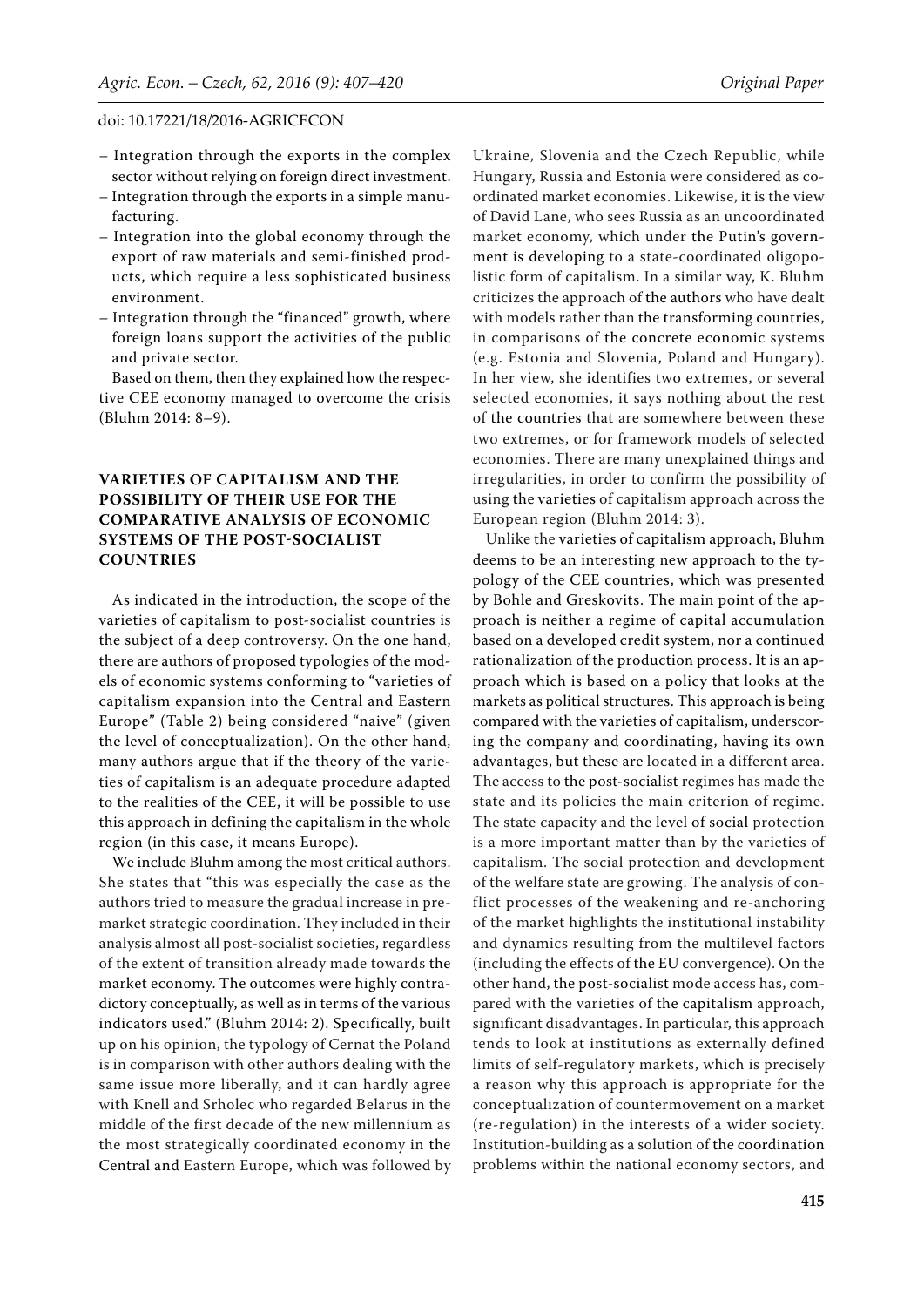as a result of the interactions between the economic actors, remains outside this view – at least without further assumptions, which would greatly complicate the argumentation. This approach, therefore, severely limits the understanding of institution-building and its dynamics (Bluhm 2014: 7–8).

Similarly sympathetic to Bluhm attitudes are the variants of growth regimes, which prepared Drahokoupil and Myant. This hierarchy, however, goes, in our opinion, beyond the classification criteria of economic models examining.

In favour of the extension of the varieties of capitalism approach on the post-socialist countries, King argued that the application of the varieties of capitalism to the CEE automatically takes into account the historical and structural features that are common to both parts of Europe. D. Lane then drew attention to the fact that the EE countries, compared with the Western European countries, have a higher proportion of state ownership, share a higher level of the control of the economy and have serious deficiencies in the rate of investment financed from internal resources. Following the judgments of both authors that support the possibility of using the theory of the varieties of capitalism in the transition countries, Iankova (2010: 3–4) argues, that the main problem of the varieties of the capitalism expansion to the post-socialist countries is the fact, that respective authors do not realize how different are the CEE countries from the developed economies. E.g. the complementarity and coordination, as seen in the works of the Western authors, cannot be applied to the transition countries. These economies as a whole are still characterized by "rather unstable and largely incoherent mixes of the labour market institutions, financial intermediation and corporate governance. Their evolutionary trajectories are yet unclear" (Iankova 2010: 3). The varieties of capitalism theory is, therefore, necessary to adapt to the reality of the CEE, so the main question is, how to implement this adjustment?

The author herself is coming with a proposal of three steps that should lead to modifying and general improving of the varieties of capitalism access (Iankova 2010: 4–5).

The first step refers to those authors who, within their typology of the varieties of advanced capitalism has dedicated a group of the Central and Eastern Europe countries. They were, as we know, for instance Hancké, Rhodes and Thatcher (2007), Nölke and Vliegenthart (2009), or Heyes, Lewis and Clark (2012). These authors did not identify the CEE as "a

separate variety of capitalism of equivalent analytical status to the rest; they 'simply wish to indicate by this term their [emerging economies] transitional character and that their respective mixes of modes of coordination (both market and non-market) are embryonic in some cases, more developed in others, but in all cases still in a process of institutional construction.'" (Iankova 2010: 4). The CEE countries must, therefore, firstly be described as the emerging market economies (EMEs). The EMEs, however, are not only the transforming countries that exist, but the concern is very significant and the developing countries need to be taken into account in any later version of the varieties of the capitalism access.

In a second step, it is necessary to recognize that the varieties of the capitalism approach was constructed without any geographic (regional) effects, although many varieties have been named according to a particular sub-region (northern, the Southern European capitalism, etc.). A specificity for the most of the CEE countries is the fact that they have a strong European identity – in terms of being member or associated states of the European Union or members of the Eurozone (European Economic and Monetary Union). Thanks to the laws approximation and the nominal and real convergence, the EU significantly influences the policy making process in these countries as well as the structure and coordination relations firms – state in the CEE countries. Before examining the national institutions, there is, therefore, a need for a certain type of conditionality to characterize "the sources (or mechanisms) of change in the business – government relationships as these three aspects of the process of the EU accession: first, the legal conditionalities and harmonization efforts for the EU entry; second, the pre-accession and the anticipated post-accession financial assistance with its specific priorities and requirements; and third, the capacity building and learning that ultimately stem from the efforts to adapt to the EU conditionalities of membership. The actual effects of the EU accession on the business – government relationship in an accession country could be traced along the lines of three major developments: (i) the of the relationship – a greater collaboration through the endorsement of the partnership principle; (ii) the structure of the relationship – a greater institutionalization and multi-level interaction; and (iii) composition of the relationship – a notable embeddedness of the business – government relationship in the organized civil society" (Iankova 2010: 5).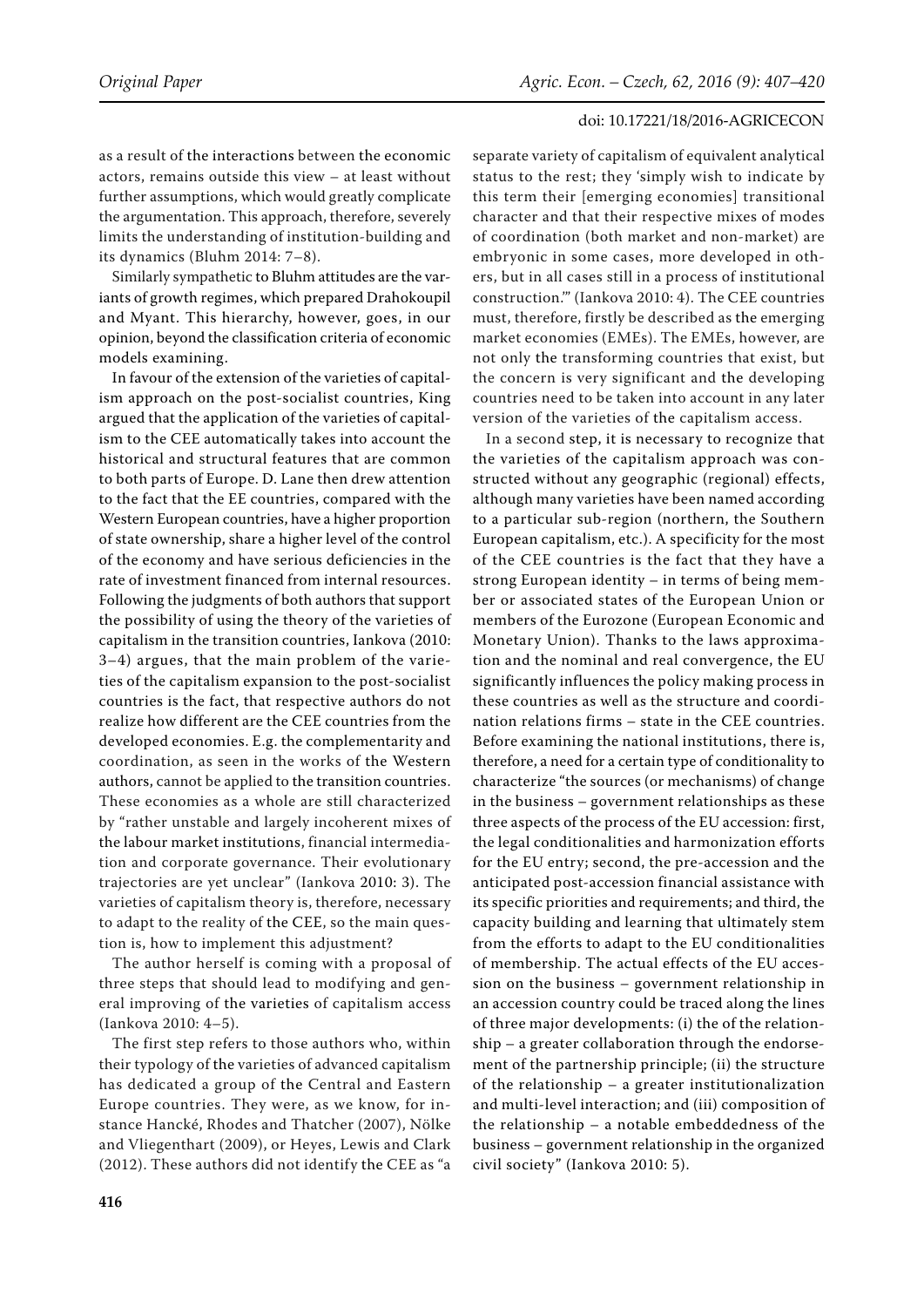In the third step, Iankova refers to the most revised and adapted approach to the variants of capitalism elaborated by Hancké, Rhodes and Thatcher, who took note of the role of the state and identified four types of coordination of its relations with the business sector, and notes that even here the state and corporate sector are seen as "monolithic entities and the relationship per se is presented in a static and simplistic form" (Iankova 2010: 5). The analyses should be deeper and identify the varieties of capitalism based on the partial bodies (institutions) both of the public and the business sector, because neither the state nor the business sector is a homogeneous entity. On the other hand, "the state is not just a forum in which competing or conflicting social forces contend for control so that they can use state powers for their own purposes; the state is a relatively independent actor with its own objectives and interests that cannot be reduced to those of any interest group, even one as important as business. In the business – government relationship, the state acts as a legislator, an executive, and a judiciary. The political party dimension of the state is also important in that regard. Nor is business a homogeneous unit, but has two important dimensions: on the one hand, it can be segregated into capital, sector, and firm (or possessing common, industry-specific, and firm-specific needs and interests) and, on the other, into political organization" (Iankova 2010: 5).

These "corrective" steps are defining the own author's contribution made in this paper. The author's original approach to the typology of the economic models of post-socialist countries is derived from the Table 2, and it can be illustrated by the reality of four different economies – Estonia, Poland, Russia and China. China is, therefore, not considered as a developing economy, despite the fact that most of the international organizations place China among the developing economies (UNCTAD, World Bank), or among the emerging and developing countries (IMF). China, however, is not characterized only by the features typical for the emerging economies, but also by an ability to share a similar economic model – a socialist command economy – with the economies in transition. China has undergone and proceeds with the reform processes continuing in the direction of the monopoly of one party strengthening market relations in the framework of the so-called market socialism. (This group of countries also includes Vietnam, Laos and Cambodia, from which China does not significantly differ as it is being considered as one of the successor states to the Soviet Union, especially in the Central Asia).

## **CONCLUSIONS**

The main outcome from the analysis of models of economic systems is the recognition that a shift from a single, so-called pure model (pure market or pure command, possibly traditional/customary), is a natural matter of the differentiation of economic systems based on the multiple ways of organizing the economic life of society. This differentiation is associated with benefits derived from maintaining the diversity. Diversity allows a detailed characterization of specific features of the selected economic systems and thus emphasizes their individuality and uniqueness in the context of the special historical, philosophical, cultural, political, economic and social development of countries concerned. It also constitutes a basis for assessing the success and viability of economic systems. The evolution of determining factors in time is also a prerequisite for exploring the future development and direction of economic systems on the global level. On the other hand, the diversity of economic systems can also be a limiting factor, since along with the effort to capture the widest sample of economic systems leads to a build-up scale and complexity of comparative analysis. This also does not take into consideration whether the authors actually take into account all of the most important institutions in creating a model of economic systems, and the extent to which the selected institutions are linked with each other and with existing environments and policies.

Models of economic systems represent a certain degree of theoretical abstraction to which the real economic systems are more or less similar. Defining this common theoretical framework for the implementation of the empirical research is the main objective of comparative analysis. Models of economic systems, as a common theoretical framework for the comparative analysis and its application to study of specific modern economies, are subject to a number of approaches. The common theoretical framework includes mainly those approaches which characterize the so-called varieties of capitalism, eventually the models that were named based on the clusters of economic systems of countries with similar institutions.

The theory of varieties of capitalism was created in response to the new situation in the world economy since the 90s of the last century. Hall and Soskice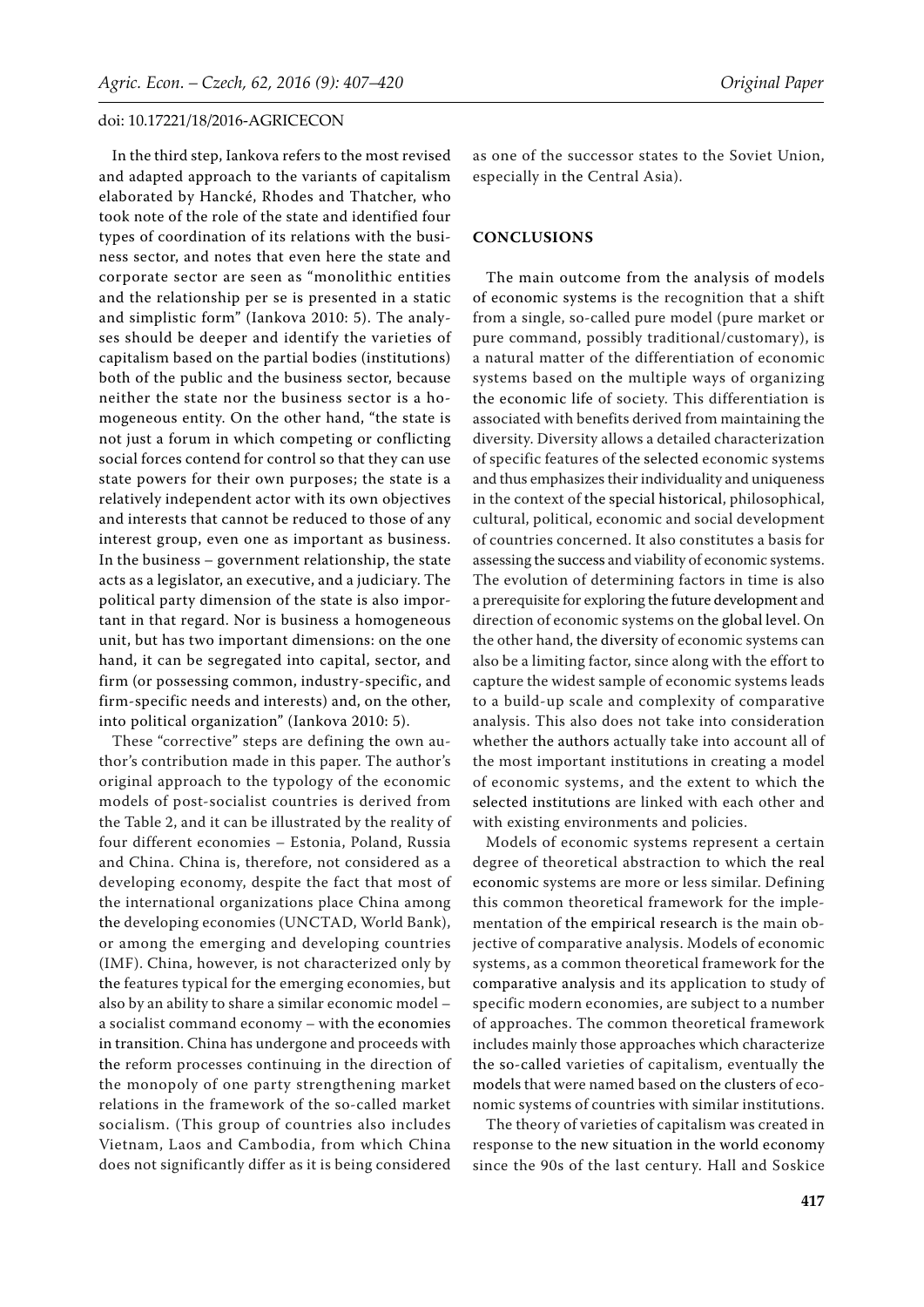explicitly formulated, and many other supporters of the varieties of capitalism developed the framework for the advanced market economies. They wanted to show that entrepreneurial firms' competitiveness in the global economy can be achieved by various institutional arrangements, which leads to different comparative advantages. The access to the varieties of capitalism presupposes well established and rational capacities designed for the state and law enforcement, but also functional differences between the policies and the (private) economic sector. Only as an explicit assumption, it is possible to conceptualize the strategic coordination, which precedes the market coordination, corporatism, and networks considered as a productive resource for the global business competitiveness. Last but not least, it also assumes a non-existent rent-seeking, corruption and clientelism. We can find and list the models that have been defined for the developing economies with a certain degree of difficulty. The complexity of identifying economic systems of the developing countries (mostly countries considered to be economically underdeveloped), with a lack of the institutional capacity, characterized by a little interest in understanding of their own economic systems (and therefore problems) and by the lack of the reliable and understandable information and comparable economic indicators has led mostly to the emergence of models based on the clusters of economies with similar institutions, where the above requirements are not a condition. In this context, there is very important the work of Pryor, who has used case studies having in common the defined indicators examining not only the OECD countries, but also the economic systems of many developing countries, where the distinction is based on the cluster analysis of the relevant models.

Far more works of the proponents of varieties of capitalism can be seen in relation to the post-socialist, transition economies. These economies are taken into account not only in the works of various authors dealing with the typology of advanced economies, but they appeared in studies of a number of authors who initially analysed capitalism in the CEE and were labelled as the advocates of the approach of "varieties of the capitalism expansion into the Central and Eastern Europe." There is, however, a debate developed in this context, whether this approach is realizable, justifying and reflecting the reality. The proponents argue that the application of varieties of capitalism to the CEE automatically takes into account the same historical and structural features of both parts of Europe

(Western and CEE) or different characteristics, like the different share of the state ownership, the rate of investment financed from internal resources, or the level of the state control of the economy. The criticism points out that the main problem of the expansion of the varieties of capitalism to post-socialist countries is that the respective authors do not realize how significantly the CEE countries differ from the developed countries. The opponents also criticise the inclusion of almost all post-socialist countries into the defined patterns, irrespective of the degree of the realization of their transformation. This discourse is resulting into contradictory concepts, both in the terms of terminology and in the terms of the used indicators (classification sets, or evaluation criteria). The other extreme would be then to identify two or a few specific economic systems, but it is not clear whether there are other economies in the post-socialist countries.

If we, as a concluding remark, are about to summarize the possible answers to the question whether we can use the varieties of capitalism for the comparative analysis of economic systems of the post-socialist countries, we can identify ourselves with the idea, that if the theory of the varieties of capitalism is adequate to procedures adapted to the realities of the CEE, this approach will be used in defining capitalism in the region. This means, above all, to understand that transition economies will have to advance through a relatively long time period, which will shape the mixed economies of its kind (Iankova talks in this point about the process of the institutional construction.). It is also necessary to harmonize the approach of the varieties of capitalism, which was not affected by any geographic (regional) aspects, with a strong European identity of the CEE countries. The policymaking process in these countries, members of the EU or the European Monetary (and economic) Union, is strongly influenced by the transnational mechanisms of integration grouping, which is a significant factor in the development of national institutions in these countries, being compared before and after entering into those organizations. The extension of the varieties of capitalism characterized by the inclusion of transitive countries assumes a deeper analysis of the varieties of capitalism. The identification of varieties of capitalism shall be based on the analysis of concrete institutions from both public and private sector. Just as it is easier to understand the differences between the two types of systems and the theory of the varieties of capitalism better adapts to the realities of the transitive countries.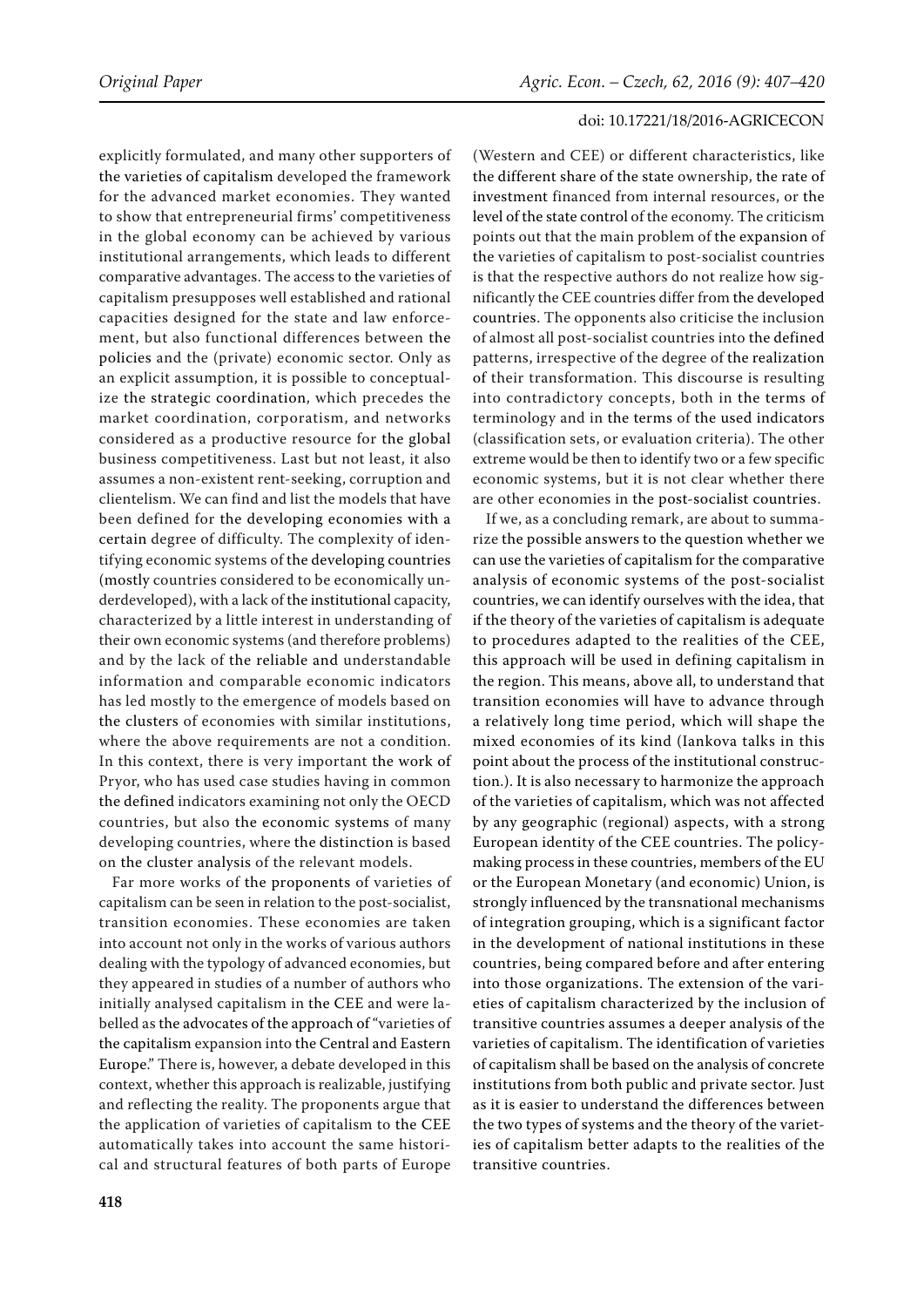#### **REFERENCES**

- Albert M. (1991): Capitalism against Capitalism (Capitalisme contre capitalisme.) Whurr Publishers, London.
- Albert M. (1993): Capitalism vs. Capitalism: How America's Obsession with Individual Achievement and Short-Term Prot Has Led it to the Brink of Collapse. Four Walls Eight Windows, New York.
- Amable B., Petit P. (2002): La diversité des systèmes sociaux d'innovation et de production dans les années 1990. In: Centre Saint-Gobain pour la Recherche Economique (eds). Institutions et Innovation,Albin Michel, Paris.
- Amable B. (2003): The Diversity of Modern Capitalism. 1st ed. Oxford University Press Inc., New York.
- Amable B., Barré R., Boyer R. (1997): Les Systèmes d'innovation à l'ère de la Globalisation. Economica, Paris.
- Amable B., Cadiou Y., Petit P. (2000): On the Development Paths of Innovation Systems. Work. package D, TSER-CDIS project, Mimeo CEPREMAP.
- Aoki M. (2000): Information, Corporate Governance, and Institutional Diversity. Oxford University Press, Oxford.
- Becker U. (2011): The Changing Political Economies of Small West European Countries. Amsterdam University Press, Amsterdam.
- Bluhm K. (2014): Capitalism theory in Central and Eastern Europe. A critical review. Employment and economy in Central and Eastern Europe – emecon 1/2014: 1–11. Available at www.emecon.eu/Bluhm (accessed Oct 16, 2015).
- Bohle D., Greskovits B. (2007): Neoliberalism, embedded neoliberalism and neo-corporatism: Towards transnational capitalism in Central and Eastern Europe. West European Politics, 30: 433–466.
- Bohle D., Greskovits B. (2012): Capitalist Diversity on Europe's Periphery. Cornell University Press, Cornell.
- Boyer R. (2005): French Statism at the Crossroads. In: Crouch C., Streck W. (eds): Political Economy of Modern Capitalism. Sage, London: 1–18.
- Cernat L. (2006): Europeanization, Varieties of Capitalism and Economic Performance in Central and Eastern Europe. Basingstoke, Hampshire.
- Cihelková E. (2016): Comparative Economy. Manuscript of planned book.
- Cooper R. (1994): Capsule Review by Heilbroner R., Albert M. (1994): 21st Century Capitalism; Capitalism vs. Capitalism: How America's Obsession with Individual Achievement and Short-Term Prot Has Led It to the Brink of Collapse. Foreign Affairs, March/April 1994.
- Djakov S., Glaeser E., Laporta R., Lopez-de-Silanes F., Shleifer A. (2003): The new comparative economics. Journal of Comparative Economics, 31: 595–619.
- Drahokoupil J., Myant M. (2010). Varieties of capitalism, varieties of vulnerabilities: Financial crisis and its impact on welfare states in Eastern Europe and the Commonwealth of Independent States. Historical Social Research, 35: 266–298.
- Drahokoupil J., Myant M. (2011). Transition economies: Political Economy in Russia, Eastern Europe and Central Asia. Wiley &Sons, Hoboken.
- Ebbinghaus B. (1999): Does a European social model exist and can it surveve? In: Huemer G., Mesch M., Traxler F. (eds): The Role of Employer Associations and Labour Unions in the EMU: Institutional Requirements for European Economic Policies. Ashgate, Aldershot: 1–26. [2015-04-10]. Available at http://lssoz3.sowi.unimannheim.de/mitarbeiter/ effinghaus/publications/pdf/ ebbinghaus\_eumodel\_1999/ebbinghaus\_eumodel\_1999. pdf (accessed Apr 10, 2015).
- Gregory P.R., Stuart R.C. (2014): The Global Economy and its Economic Systems. Cengage Learning, South-Western.
- Hall P., Soskice D. (2001): An Introduction to Varieties of Capitalism. Varieties of Capitalism: The Institutional Foundations of Comparative Advantage. Oxford University Press, Oxford: 1–68.
- Hancké B., Rhodes M., Thatcher M. (2007): Beyond Varieties of Capitalism. Conflict, Contradictions, and Complementarities in the European Economy. Oxford University Press, Oxford.
- Heyes J., Lewis P., Clark I. (2012): Varieties of Capitalism in Crisis? The Consequences of the ,Great Recession' for Employment and Social Protections and Comparative Institutional Analysis. University of Birmingham, Birmingham Business School, Birmingham. Available at http://ilera2012.wharton.upenn.edu/RefereedPapers/ HeyesJason%20 PaulLewis%20IanClark.pdf (accessed Apr 10, 2015).
- Horibayashi T. (2007): Book Review: Lane D., Myant M. (eds): Varieties of Capitalism in Post-Communist Countries. Palgrave Macmillan Hampshire, 2007. The Journal of Comparative Economic Studies, 3: 47-55.
- Iankova E.A. (2010): Central and Eastern European capitalism: a critical perspective on the varieties of capitalism approach for its analysis. Employment and economy in Central and Eastern Europe – emecon 1/2010: 1–6. Available at www.emecon.eu/ Iankova (accessed Oct 16, 2015).
- King L.P. (2007): Central European Capitalism in Comparative Perspective. In: Hancké B., Rhodes M., Thatcher M. (eds): Beyond Varieties of Capitalism. Conflict, Contradictions, and Complementarities in the European Economy. Oxford University Press, Oxford.
- King L.P., Szelényi I. (2005): Post-communist economic systems. In: Smelser N.J., Swedberg R. (eds): The Hand-